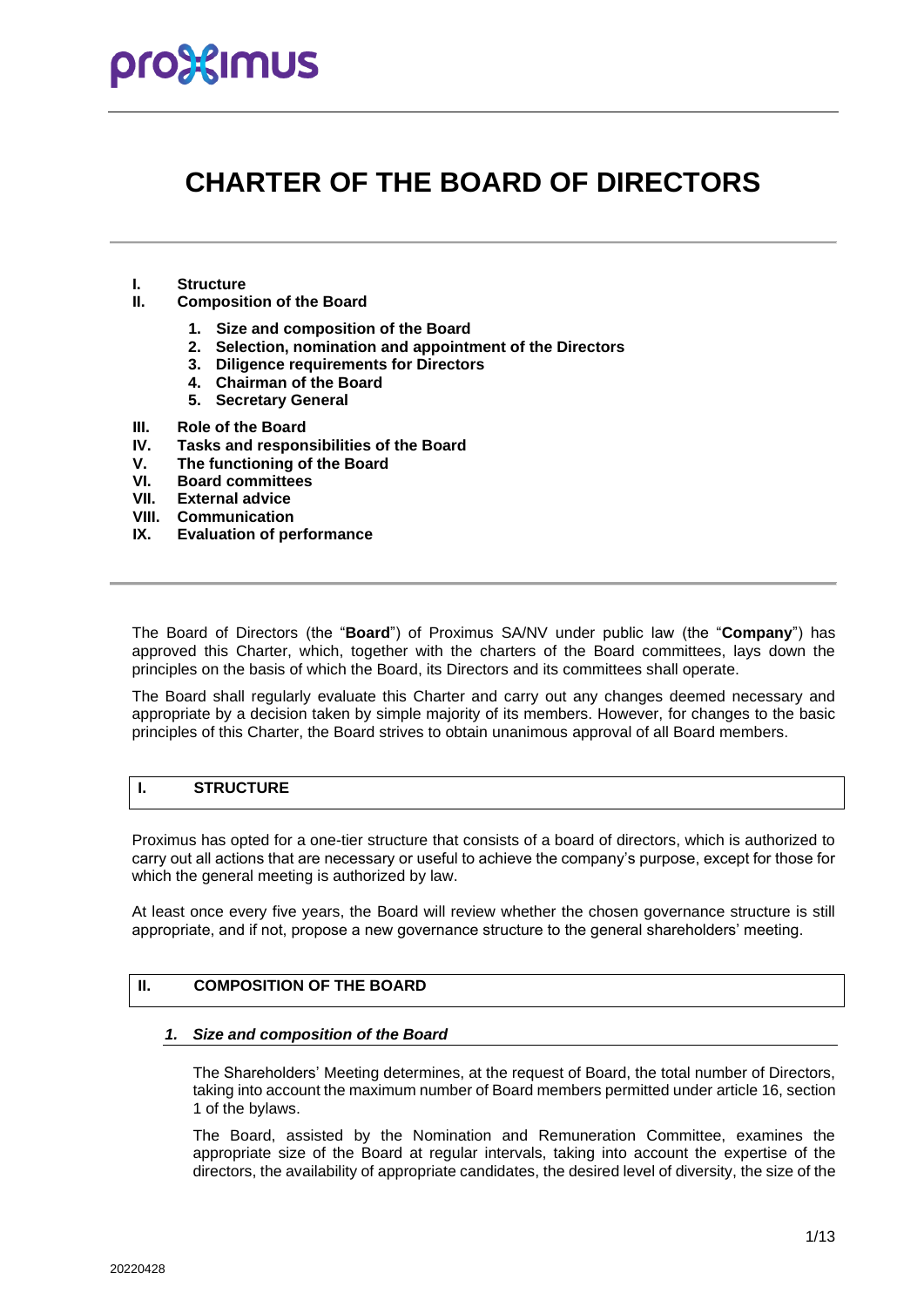Company, and the requirements with regard to different points of view and the best practices of the Board.

The Board composition is also influenced by:

- the independent and non-independent status of Directors;
- the language parity requirements:
- a reasonable gender distribution;
- − the incompatibility provisions.

A detailed description of these elements is described below.

The current size and composition of the Board is published on the Company's corporate website [www.proximus.com](http://www.proximus.com/) and, more specifically, at [www.proximus.com/en/governance/board-of-directors.](http://www.proximus.com/en/governance/board-of-directors)

#### *2. Selection, nomination and appointment of the Directors*

#### *2.1.Preparatory process for the appointment of Directors*

The nomination for the appointment of a Director is governed by the following preparatory process:

- The candidacy for a Director's mandate is submitted to the Nomination and Remuneration Committee which analyses the merits of each candidacy thoroughly and makes recommendations to the Board;
- The Board studies the recommended candidacies and, if it agrees with the proposed candidates, nominates the candidate Directors for appointment by the Shareholders' Meeting.

The recommendation by the Nomination and Remuneration Committee and by Board to the Shareholders' Meeting includes:

- $\triangleright$  the relevant information on the professional qualifications of the candidate, together with a list of other positions that the candidate currently holds or has held;
- $\triangleright$  a confirmation that the candidate meets all the selection criteria which are relevant for the specific vacant Board mandate.

In order to reach a fair reflection of the Company's shareholding in the Board, article 18 of the bylaws stipulates that shareholders holding at least 25% of the shares have the right to propose candidate Directors *pro rata* to their shareholding (the "**Nomination Right**"). Shareholders holding less than 25% of the shares could also be represented in the Board through application of the principle of reasonable representation of significant stable shareholders as set out under article 18, section 3 of the bylaws.

The number of Directors for which a shareholder can propose candidates pursuant to this Nomination Right (if any), is calculated on 1 January of any given year in which the Shareholders' Meeting may or must appoint new Directors. Deduction is made for any running Board mandate for which such shareholder has exercised its Nomination Right in the past and, on the basis of which, the shareholder is already represented in the Board. The outcome of the *pro rata* calculation is always rounded down to the previous full number.

For the avoidance of doubt, any changes to the shareholder structure between 1 January and the date of the concerned Shareholders' Meeting will not be taken into account for the calculation of the number of Board mandates for which a shareholder may exercise its nomination right.

*E.g.*: If the Company has a Board of maximum 14 Directors and a shareholder holds 25% of the Company's capital on 1 January, then that shareholder is entitled to propose three Directors (14 directors/ $4 = 3.5$ , rounded down to 3). If at that time the shareholder already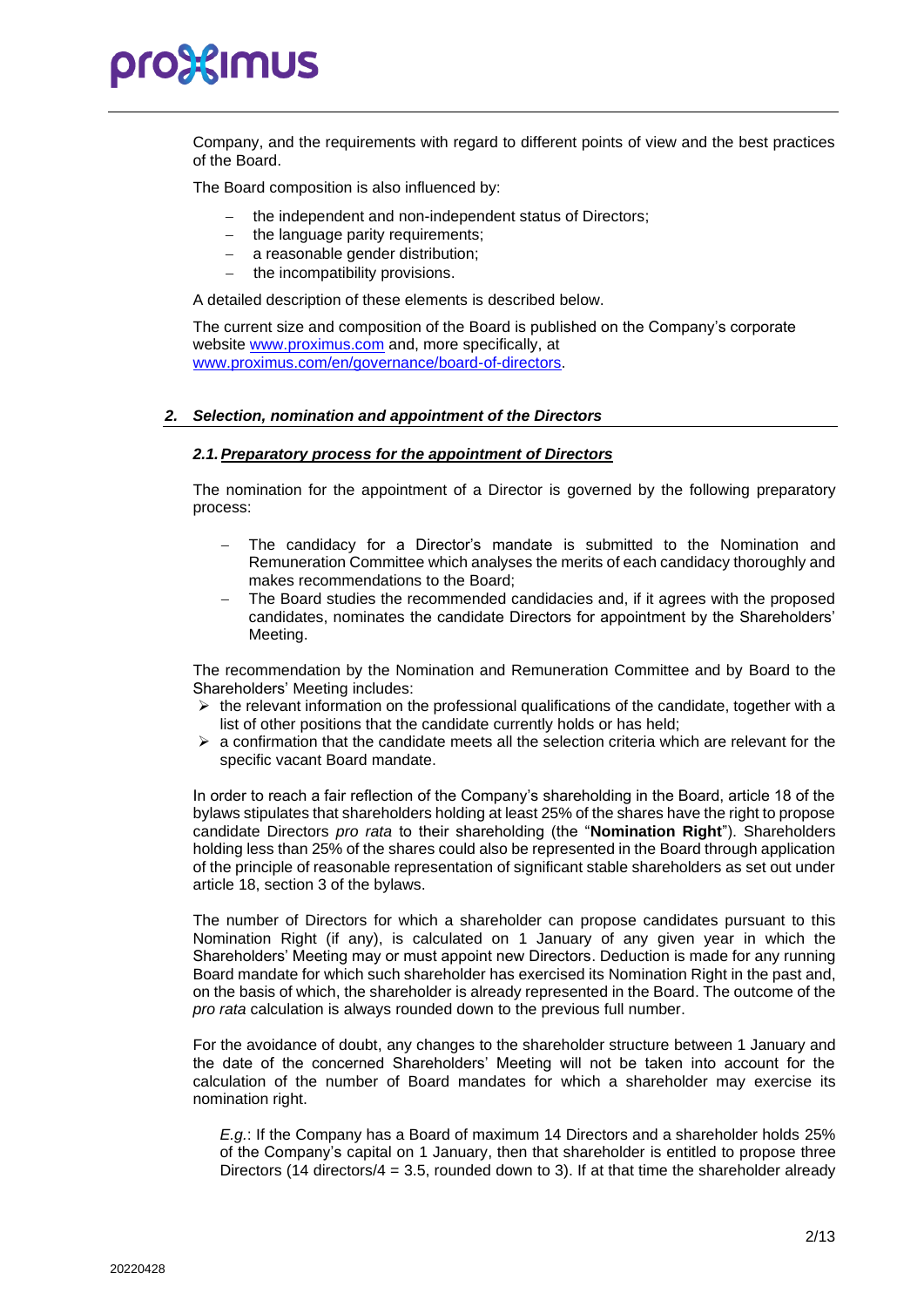

has two nominees in the Board, appointed upon nomination of such shareholder, such shareholder can nominate one new Director.

The principle that the Board must at all times count at least three independent Directors in the meaning of Article 7:87 of the Belgian Companies and Associations Code, has priority over the Nomination Right. This means that a shareholder may not be able to propose the number of Directors to which he is mathematically entitled. If more than one shareholder exercises its Nomination Right, each shareholder must renounce the number of Board seats which corresponds with its *pro rata* shareholding to allow the presence of at least three independent Directors in the Board.

Candidatures proposed by shareholders in application of the Nomination Right are submitted to the preparatory process as described above.

#### *2.2.Selection criteria for Directors' mandates*

The Chairman of the Board ensures that, before considering the candidate, the Nomination and Remuneration Committee and the Board have sufficient information about the candidate, such as a curriculum vitae, an evaluation of the candidate based on a preliminary interview, a list of the positions that the candidate holds or has held and any other information that is needed to assess the candidate's aptitude and, if relevant, independence.

Every nomination for appointment of a Director by the Shareholders' Meeting is determined by the following **selection criteria** applied to the specific vacant Board mandate:

- *2.2.1. the independent and non-independent status of Directors*
- *2.2.2. the language parity requirements*
- *2.2.3. a reasonable gender distribution*
- *2.2.4. the incompatibility provisions*
- *2.2.5. specifically required qualifications*

#### *2.2.1. Independence*

At least three Directors must be independent in the sense of ria, 7Article 7:87 of the Belgian Companies and Associations Code and article 3.5 of the Belgian Corporate Gouvernance Code 2020.

- (i) Not be an executive or exercising a function as a person entrusted with the daily management of the company or a related company or person, and not have been in such a position for the previous three years before their appointment. Alternatively, no longer enjoying stock options of the company related to this position;
- (ii) Not have served for a total term of more than twelve years as a non-executive board member;
- (iii) Not be an employee of the senior management (as defined in article 19,2° of the law of 20 September 1948 regarding the organisation of the business industry) of the company or a related company or person, and not have been in such a position for the previous three years before their appointment. Alternatively, no longer enjoying stock options of the company related to this position;
- (iv) not be receiving, or having received during their mandate or for a period of three years prior to their appointment, any significant remuneration or any other significant advantage of a patrimonial nature from the company or a related company or person, apart from any fee they receive or have received as a non-executive board member;
- (v) (a) Not hold shares, either directly or indirectly, either alone or in concert, representing globally one tenth or more of the company's capital or one tenth or more of the voting rights in the company at the moment of appointment; (b) Not having been nominated, in any circumstances, by a shareholder fulfilling the conditions covered under (a);
- (vi) Not maintain, nor have maintained in the past year before their appointment, a significant business relationship with the company or a related company or person, either directly or as partner, shareholder, board member, member of the senior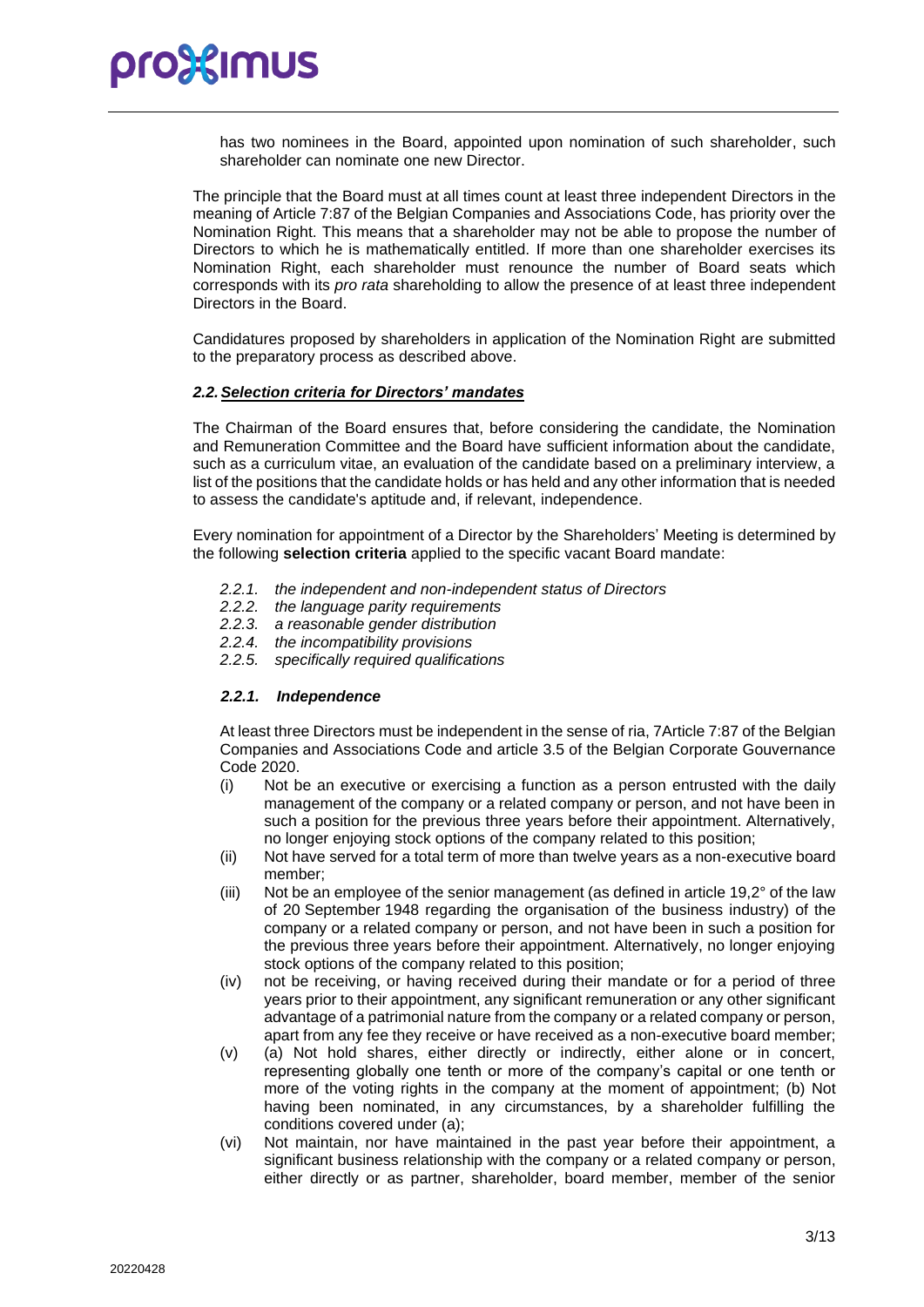management (as defined in article 19,2° of the law of 20 September 1948 regarding the organisation of the business industry) of a company or person who maintains such a relationship;

- (vii) Not be or have been within the last three years before their appointment, a partner or member of the audit team of the company or person who is, or has been within the last three years before their appointment, the external auditor of the company or a related company or person;
- (viii) Not be an executive of another company in which an executive of the company is a non-executive board member, and not have other significant links with executive board members of the company through involvement in other companies or bodies;
- (ix) Not have, in the company or a related company or person, a spouse, legal partner or close family member to the second degree, exercising a function as board member or executive or person entrusted with the daily management or employee of the senior management (as defined in article 19,2° of the law of 20 September 1948 regarding the organisation of the business industry), or falling in one of the other cases referred to in 1. to 8. above, and as far as point 2. is concerned, up to three years after the date on which the relevant relative has terminated their last term.

Directors nominated by a shareholder can be independent, but must not be independent.

All other Directors, i.e. not appointed on the basis of a Nomination Right of a shareholder, with the exception of the Chief Executive Officer (the "**CEO**") have to be independent directors, as specified in article 18 section 3 of the bylaws. The CEO, being an executive Director, always qualifies as an non-independent Director.

An independent Director who no longer satisfies the independence criteria must inform the Board of this immediately. In accordance with article 18 section 4 of the bylaws, such Director must resign from his/her office within one month of that status being lost.

The independent and non-independent status of Directors is indicated on the Company's corporate website [www.proximus.com](http://www.proximus.com/) and, more specifically, at [www.proximus.com/en/governance/board-of-directors.](http://www.proximus.com/en/governance/board-of-directors)

#### *2.2.2. Language*

The Board must be composed of an equal number of French speaking and Dutch speaking members, with the possible exception of the Chairman. Directors who are neither French speaking nor Dutch speaking are not taken into account in determining the language parity.

#### *2.2.3. Gender*

In accordance with the law of 28 July 2011 on the requirements with respect to the number of women in State owned companies and in listed companies and with article 7:86 of the Belgian Companies and Associations Code, at least one third of the Directors of the Board must be of a different gender than the other Directors.

#### *2.2.4. Incompatibilities*

In accordance with article 22 of the Law of 21 March 1991, the Director's mandate is not compatible with the office or functions of:

- 1. Member of the European Parliament or of the European Commission;
- 2. Member of the legislative chambers;
- 3. Minister or Secretary of State;
- 4. Member of Parliament or of the Government of a community or region;
- 5. Governor of a province or member of the permanent delegation of a provincial council;
- 6. the function of employee of the Company, with the exception of the CEO.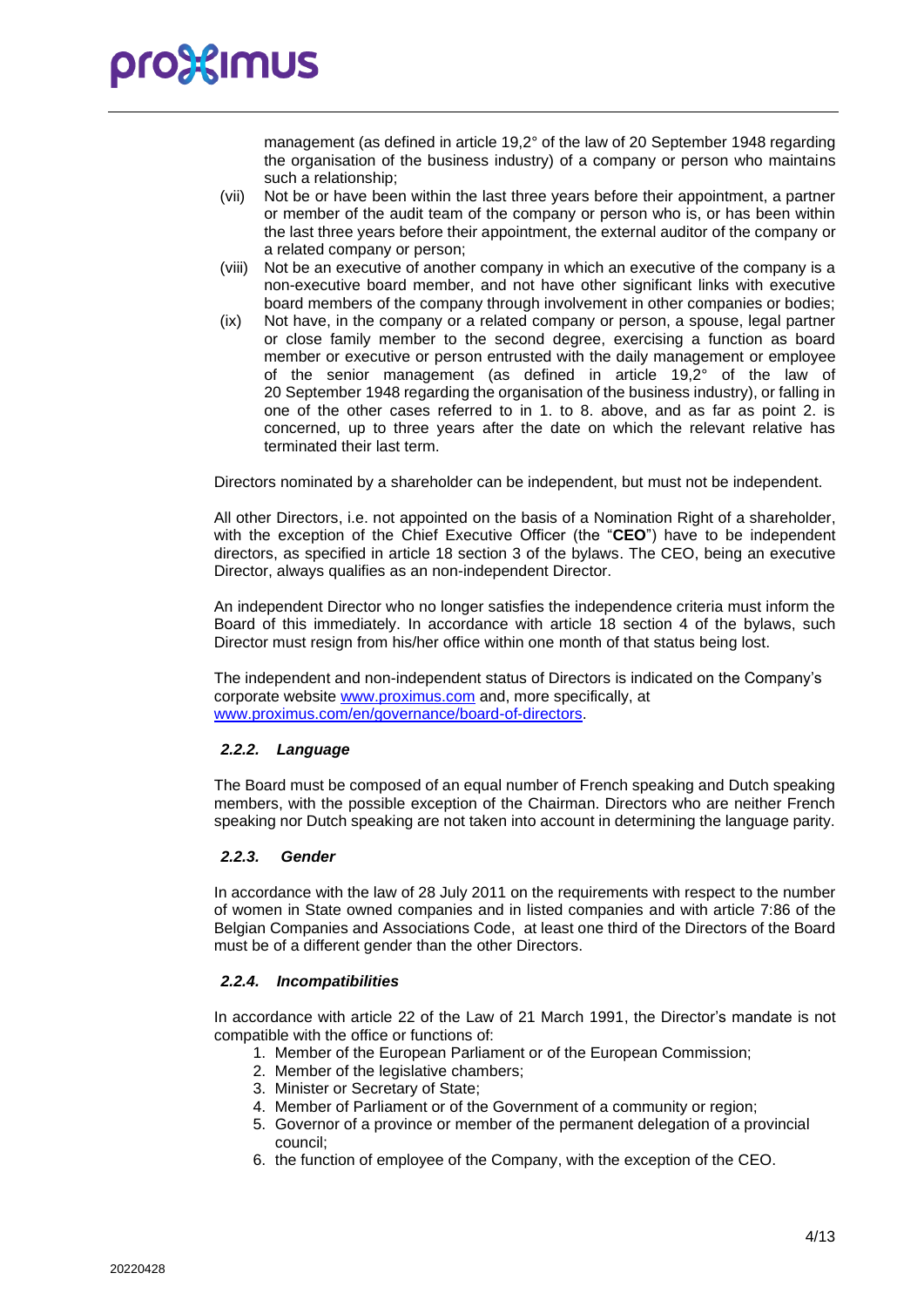Any Director in breach of these provisions must resign from the offices or duties giving rise to such conflict of interests within 3 months. He/she is deemed, ipso jure, to have resigned as a Director of the Company in the event of any failure to do so within this three-month period, without prejudice to the validity of any acts he/she may have performed or deliberations in which he/she participated during this period.

In accordance with article 59 of the Law of 21 March 1991, the mandate of Directors representing the public authorities, is incompatible with holding any position in the Belgian Institute for Postal Services and Telecommunications or in a private or public-sector body that offers telecommunications services or goods for profit.

Any Director in breach of this provision must immediately resign from the offices or duties giving rise to the conflict of interests. He/she is deemed, ipso jure, to have resigned as a Director of the Company in the event of any failure to do so within 1 week of accepting the post or function, without prejudice to the validity of any acts he/she may have performed or deliberations in which he/she participated during this period.

#### *2.2.5. Qualifications*

Appointments to the Board are made on the basis of merit and objective criteria. The Nomination and Remuneration Committee positively evaluates individuals who aspire to the highest personal and professional integrity and ethics, who attain high standards of professional ability and judgment and who are most suited, in conjunction with the other nominees, for collectively serving the long-term interests of the Company.

Each Director must have the skills and experience that complement the needs of the Company, and must, when required, provide to the Board the objective perspective that can enable the latter to bring management to account, if necessary.

The Board as a whole must be composed of persons who complement each other and have different levels of expertise and proficiency.

The Nomination and Remuneration Committee is responsible for ensuring, together with the Board, at regular intervals, that the expertise and qualifications of the individual Directors and the composition of the Board as a whole meet the Company's needs.

#### *2.3. Appointment and dismissal of Directors*

The Directors are appointed and dismissed by the Shareholders' Meeting by a simple majority.

As a rule, Directors are appointed for a renewable period of 4 years (without prejudice to the restrictions for independent directors, as defined in article 7:87 of the Belgian Companies and Associations Code.

The maximum total term for independent and non-independent Directors is 12 years.

If a Director's mandate becomes vacant before its end date, the other Directors are entitled to temporarily appoint a Director *ad interim* until a final decision is taken by the Shareholders' Meeting. Such appointment is preceded by the preparatory process described above. The Nomination Right is taken into account again if the Director's mandate which became vacant, was allocated to a specific shareholder on the basis of his Nomination Right.

#### *3. Diligence requirements for Directors*

#### *3.1. Initial training*

Newly appointed Directors receive the appropriate initial training so that they can quickly start contributing to the Board. The initial training process helps the Director to gain insight into the fundamental characteristics of the Company, including its strategy, values, management, governance, business challenges, main policy lines, finances, as well as its risk management and internal control systems.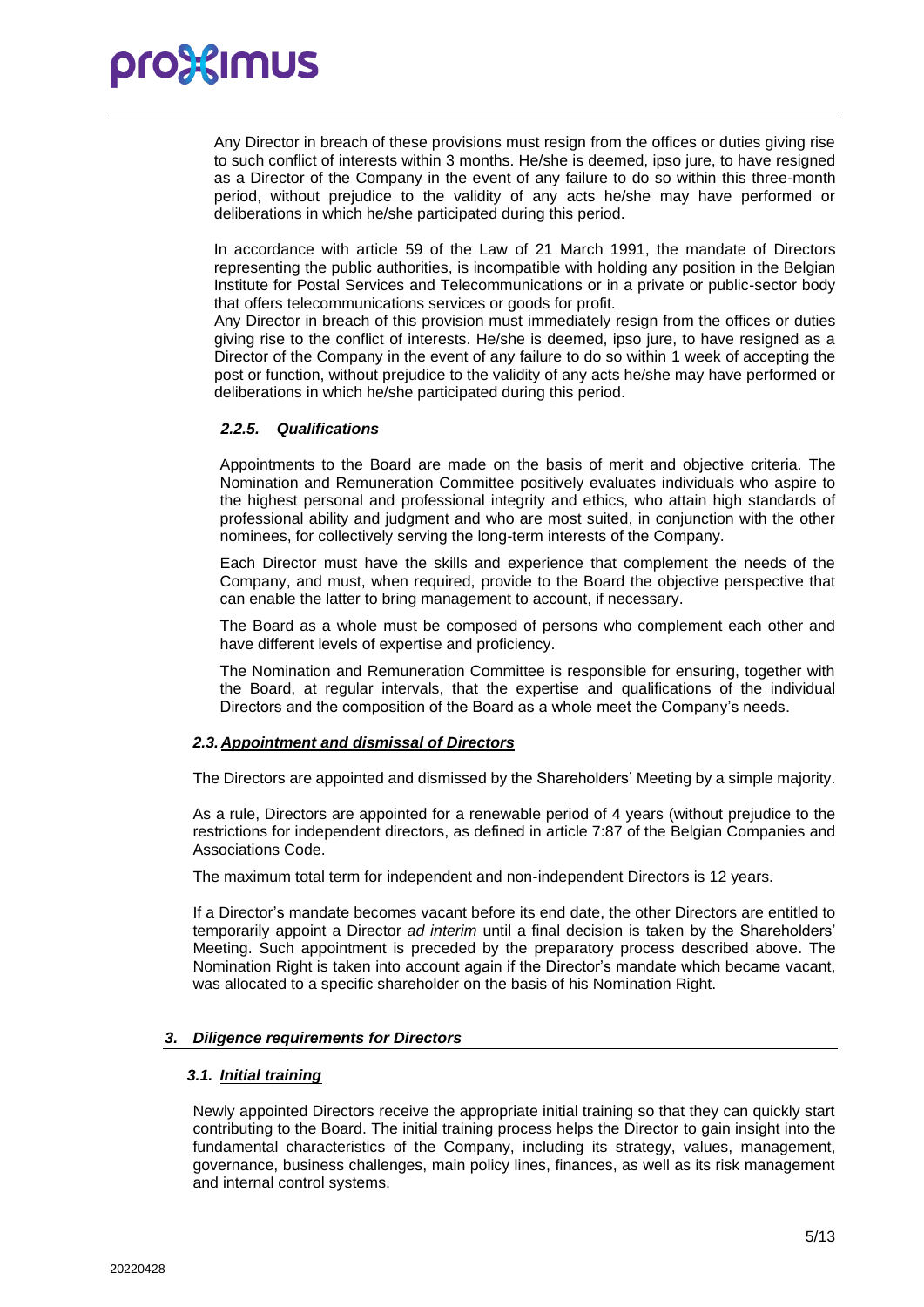For Directors who become members of a Board committee, the initial training includes an explanation of the specific role and tasks of that committee and any other information related to the specific role of the committee concerned.

#### *3.2. Conduct of the Directors*

All Directors are expected to show a high level of integrity and ethical conduct, to act in the best interests of the Company and to observe the following standards:

- $\circ$  Directors, both executive and non-executive (and for the latter, regardless of whether they are independent or not), must take decisions on the basis of an independent judgment.
- $\circ$  Directors must enhance their skills and knowledge of the Company in order to fulfill their role, both in the Board and in the Board committees.
- $\circ$  Directors must ensure that they receive detailed and accurate information, which they must thoroughly examine in order to gain a good insight into the main aspects of the business activity. They must ask for explanations whenever they consider this necessary.
- o Directors are encouraged to attend the Company's Shareholders' Meetings.

Each Director must comply with the applicable Company policies on integrity and ethical and professional conduct, as laid down in the Code of Conduct and the policies relating to compliance, drawn up by the Audit and Compliance Committee, and in similar Company documents.

#### *3.3. Availability*

Directors must be prepared to spend the amount of time needed to carry out their tasks and responsibilities effectively, and must be in a position to hold their seat on the Board for a substantial period of time.

Non-executive Directors are duly informed about the scope of their duties when they present their candidature, particularly with regard to their time schedule in the context of their duties and their obligations with regard to confidentiality and integrity. They must guarantee that they will have sufficient availability to perform their mandate in an appropriate manner.

Although exceptions in the interest of the Company may be permitted, non-executive Directors are allowed to assume a maximum of 5 mandates in other listed companies. Changes relating to other relevant commitments and new commitments outside the Company must be communicated in due time to the Chairman of the Board.

Full-time executive Directors are not allowed to assume more than 2 non-executive Directorships in listed companies, or more than one Chairmanship in such a company.

#### *3.4. Conflicts of interest*

The Board and each individual Director must respect all the rules relating to conflicts of interest between the Company and a Director, as laid down in article 7:96 of the Belgian Companies and Associations Code .

Directors who have a direct or indirect conflict of interest with the Company of a financial nature within the meaning of article 7:96 of the Belgian Companies and Associations Code, must inform the Chairman and the Secretary General immediately thereof, and no later than at the beginning of the meeting in which the matter which gives rise to the conflict will be discussed. In such notification, the Director must explain the nature and cause of the conflict he is confronted with. He shall not take part in the deliberation and the poll vote on this matter.

The Board must describe the nature of the conflict and must justify its decision on the matter, paying special attention to the financial consequences thereof for the Company. In case of doubt about whether a conflict exists, the Board shall obtain a reasoned advice from the Nomination and Remuneration Committee, without, however, being bound to follow this advice.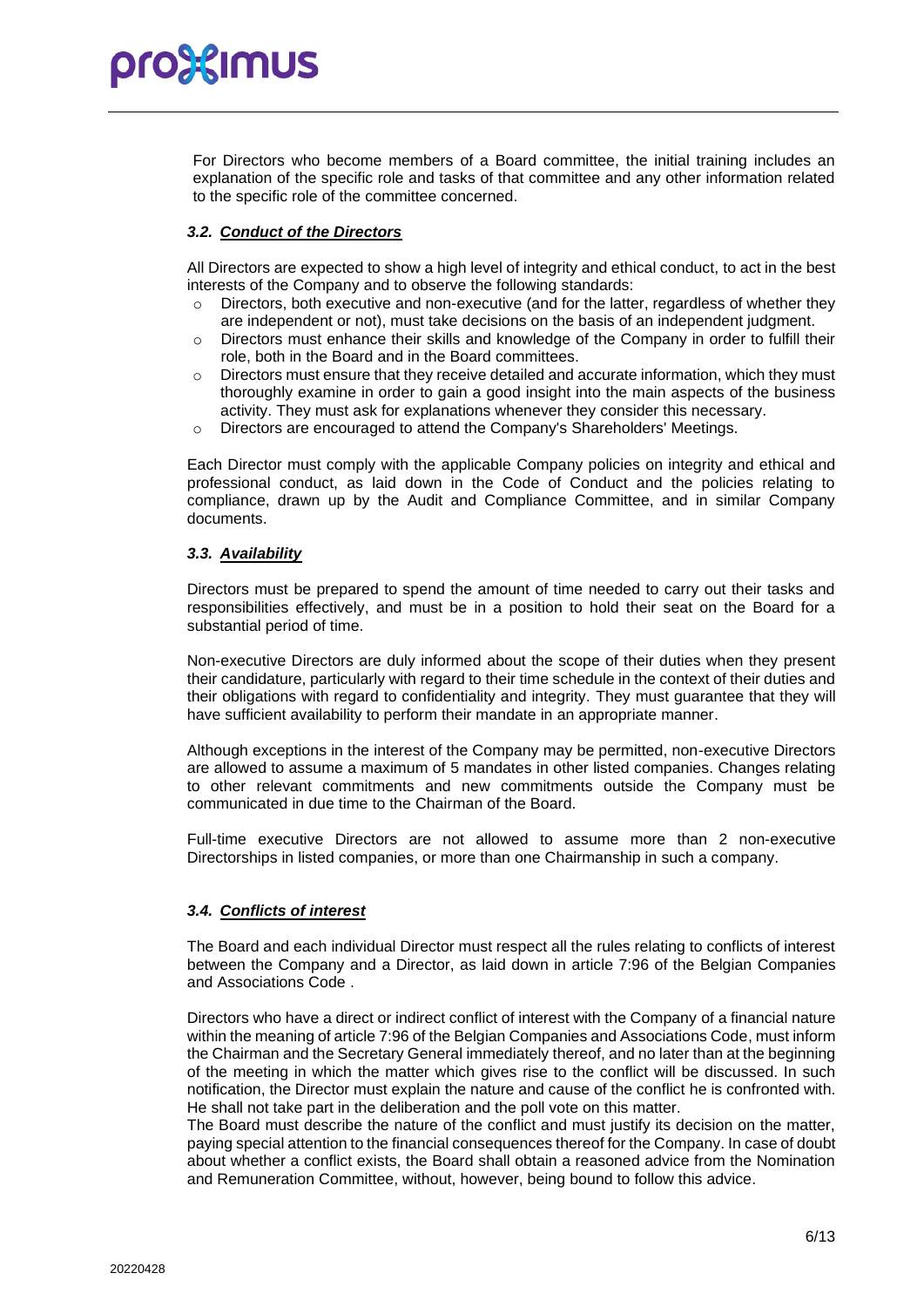The minutes of the meeting in which the conflict of interest is reported and which contain the deliberation and decision on the matter which gave rise to the conflict, will be published in full in the annual report of the relating financial year.

The minutes of the meeting must be submitted to the auditors, who must be kept informed of such conflicts of interest.

The Board subscribes to the principle that the notion "conflict of interest" is broader than the legal stipulations of article 7:96 of the Belgian Companies and Associations Code.

Directors commit to avoid any appearance of conflict of interest by, amongst other, but not limitative:

- i. Not exercising any position, mission or activity in a private or public-sector body (other than in the Company) that, as important part of its business, offers for profit telecommunications services or goods in Belgium or in any country in which the Company realizes at least 5 % of its turnover;
- ii. Not exercising any position, mission or activity on behalf of a direct or indirect competitor of the Company or of one of its affiliates;
- iii. Not to assist, remunerated or not, any party in its contract negotiations with or procedures against the Company or one of its affiliates.

At the end of every year, Directors are invited to complete a declaration on independency and conflicts of interests and relationship with the Company. The Nomination and Remuneration Committee analyses these declarations and will, if needed, submit any possible issue to the Board in its next meeting.

#### *3.5. Transactions and other contractual relationships between the Company and the members of the Board*

Transactions or other contractual relationships between the Company, including affiliated companies, and its Board members, which do not fall under the legal provisions concerning conflicts of interest, shall take place under the normal market conditions and in observance of the "Related Party Transactions Policy", as announced in the Corporate Governance Charter.

#### *4. Chairman of the Board*

#### *4.1. Appointment of the Chairman*

The Chairman is appointed by the Board, from the members of the Board, based on his/her knowledge, experience and mediation abilities. The CEO cannot be the Chairman.

#### *4.2. Role and powers of the Chairman*

The Chairman of the Board provides the leadership of the Board. He or she takes the measures required to create a climate of trust within the Board, which contributes to an open discussion, constructive criticism and support for the decisions of the Board.

The Chairman encourages an effective interaction between the Board and the management. The Chairman maintains close ties with the CEO and gives support and advice, with due regard for the executive responsibility of the latter.

Meetings of the Board are convened and chaired by the Chairman. If the Chairman is unable to chair the Board, he shall be replaced by the Chairman of the Audit and Compliance Committee.

In the event of a tied vote for a decision made by the Board, the Chairman, or, where he is unable to be present, the Director replacing him, has the casting vote.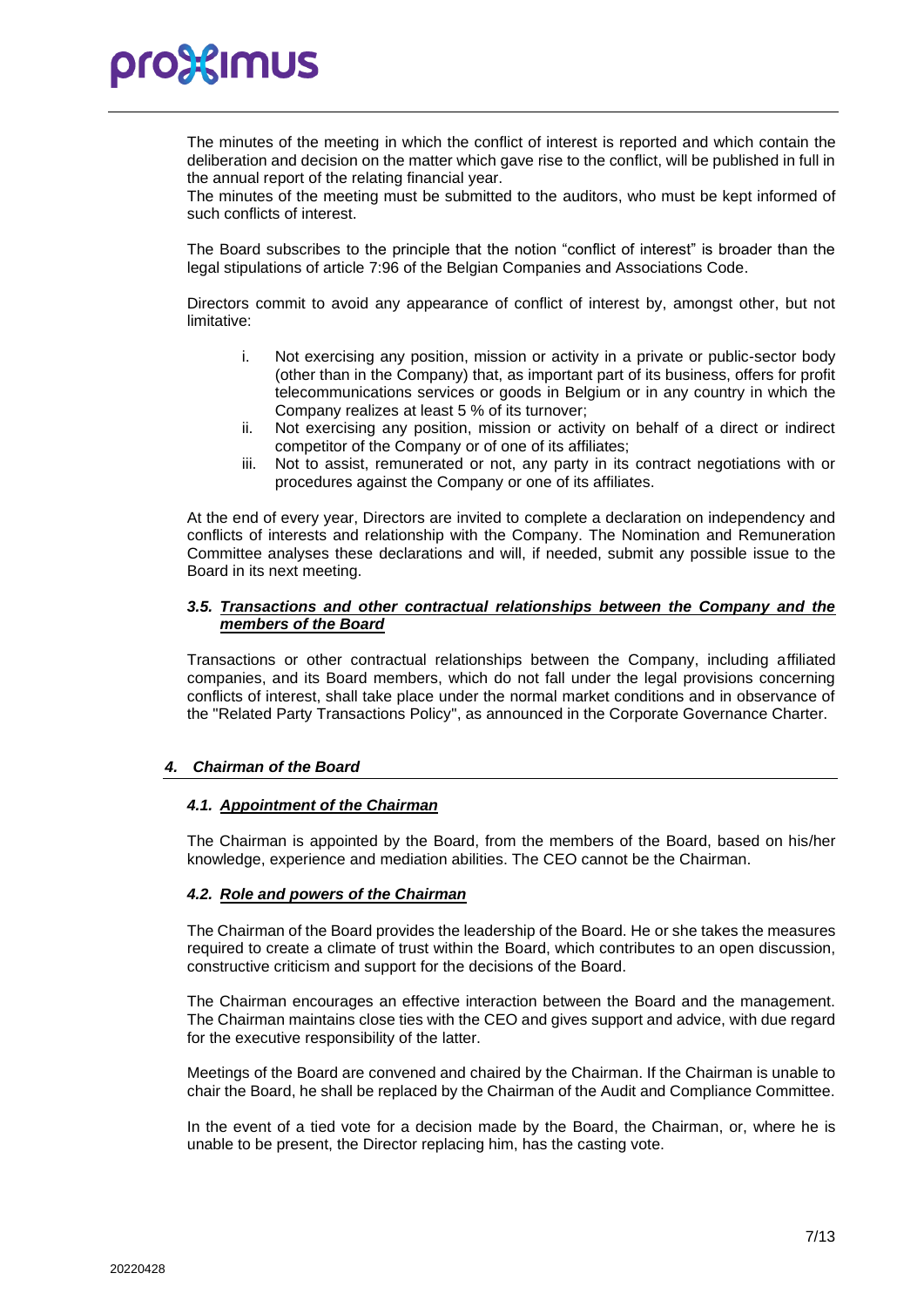#### *4.3. Specific tasks of the Chairman*

The Chairman has the following specific tasks:

- 1. Determine the agenda of the Board, after consultation with the CEO, and ensure that the procedures relating to the preparation, the deliberations, the approval of resolutions and the implementation of decisions run smoothly;
- 2. Chair the Board meeting;
- 3. Ensure that the Directors receive clear, timely, accurate information before the meetings and, if necessary, in-between the meetings. Within the Board, all Directors receive the same information;
- 4. Ensure that all Directors can contribute to the Board discussions in full knowledge of the topics concerned, and that they have sufficient time to consider and discuss matters before reaching a decision;
- 5. Ensure that the Board appoints the members and chairmen of the Board committees;
- 6. Ensure that newly appointed Directors receive the appropriate initial training;
- 7. Initiate the self-evaluation of the Board;
- 8. Chair the Annual Shareholders' Meeting, held yearly in April,and encourage the Directors to be present at such meeting;
- 9. Ensure communication and contacts with the shareholders of the Company, and report to the Board on relevant information obtained during interactions with shareholders.

#### *5. Secretary General*

The Board is assisted by the Secretary General in all its corporate governance affairs. The task of the Secretary General, under the supervision of the Chairman, is:

- supporting the board and its committees on all governance matters;
	- preparing the CG Charter and the CG Statement;
	- ensuring a good information flow within the board and its committees and between the executive management and non-executive board members;
	- ensuring that the essence of the discussions and decisions at board meetings are accurately captured in the minutes; and
	- − facilitating induction and assisting with professional development as required

If necessary, the Secretary General is assisted by the Director Group Legal or by external consultants. Directors have individual access to the Secretary General.

### **III. ROLE OF THE BOARD**

The Company's activities are carried out by its managers and employees under the leadership of the CEO, assisted by the Executive Committee, and under the active supervision of the Board, with the strategic support of this Board, all with a view to promoting the Company's long-term value for its shareholders.

The Board recognizes that, in the long term, this value

- (i) will be promoted by meeting the expectations of other interested and involved parties, including employees, customers and suppliers, as well as the community and environment in which the Company operates, and
- (ii) must be created in accordance with ethical standards and in application of policies which limit management risks.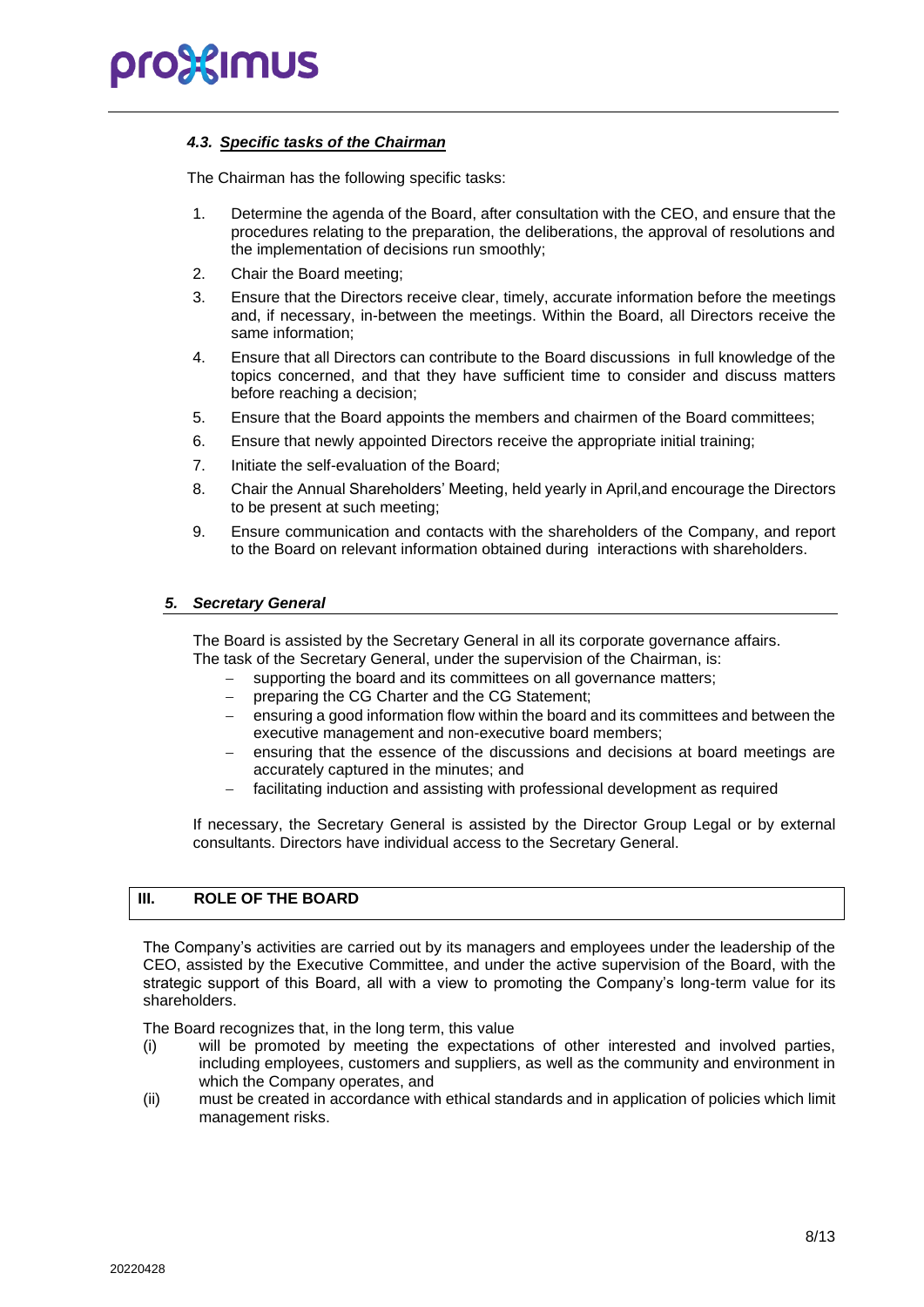#### **IV. TASKS AND RESPONSIBILITIES OF THE BOARD**

The Board has the following tasks and responsibilities, which it carries out with the support of the different Committees, set up by the Board :

#### *1. General responsibilities*

- o Determine and approve the strategy and mission of the Company;
- o Supervise and control management.

#### *2. Relating to the Board, its composition and remuneration*

- $\circ$  Advise the Shareholders' Meeting on the appropriate size and composition of the Board, with the support of the Remuneration and Nomination Committee;
- o Select Board candidates and nominate to the Shareholders' Meeting for appointment, upon recommendation of the Remuneration and Nomination Committee;
- $\circ$  Fill a vacant Director's mandate in accordance with article 21 of the bylaws;
- o Appoint and dismiss the Chairman of the Board;
- o Appoint and dismiss the Company Secretary;
- o Monitor the remuneration and benefits of Directors;
- o Evaluate its own efficiency in performing its tasks and responsibilities.

### *3. Relating to the Board Committees*

- o Install Board Committees and regulate their functioning;
- o Appoint and dismiss members of Board Committees;
- o Supervise the effectiveness of the Board Committees.

#### *4. Relating to the CEO*

Upon consultation of the Remuneration and Nomination Committee:

o Select, appoint and dismiss the CEO,

- o Supervise and decide on the remuneration and benefits of the CEO;
- o Assess the performance of the CEO;
- o Supervise the succession planning of the CEO.

#### *5. Relating to the Executive Committee*

Upon proposal of the CEO and after consultation with the Nomination and Remuneration Committee:

- o Appoint the members of the Executive Committee;
- o Supervise and decide on the remuneration and benefits of the Executive Committee members;
- o Monitor the decisions of the CEO and/or the Executive Committee concerning the remuneration and benefits of the Leadership Team and other senior managers;
- o Assess the performance of the members of the Executive Committee;
- $\circ$  Supervise the succession planning of the members of the Executive Committee.

#### *6. Relating to Human Resources*

- o Ensure that the Company has the necessary human resources and competencies to implement the strategy. To this end, the CEO will draw up a plan and a monitoring system with a global scorecard for the management skills that are present in the Executive Committee and the Leadership Team, as well as a succession plan;
- o Evaluate and approve the incentive plan and other share plans of the Company;
- o Endorse the decisions taken by the Joint Committee.

#### *7. Strategic Plan*

- $\circ$  Evaluate and approve the strategic plan, as drawn up by the CEO and the Executive Committee, which includes acquiring an in-depth knowledge of the business concerned, understanding and discussing the plan, and reaching an independent opinion on the feasibility of the plan's implementation;
- $\circ$  Monitor and ensure that the Company's performance is in line with the strategic plan.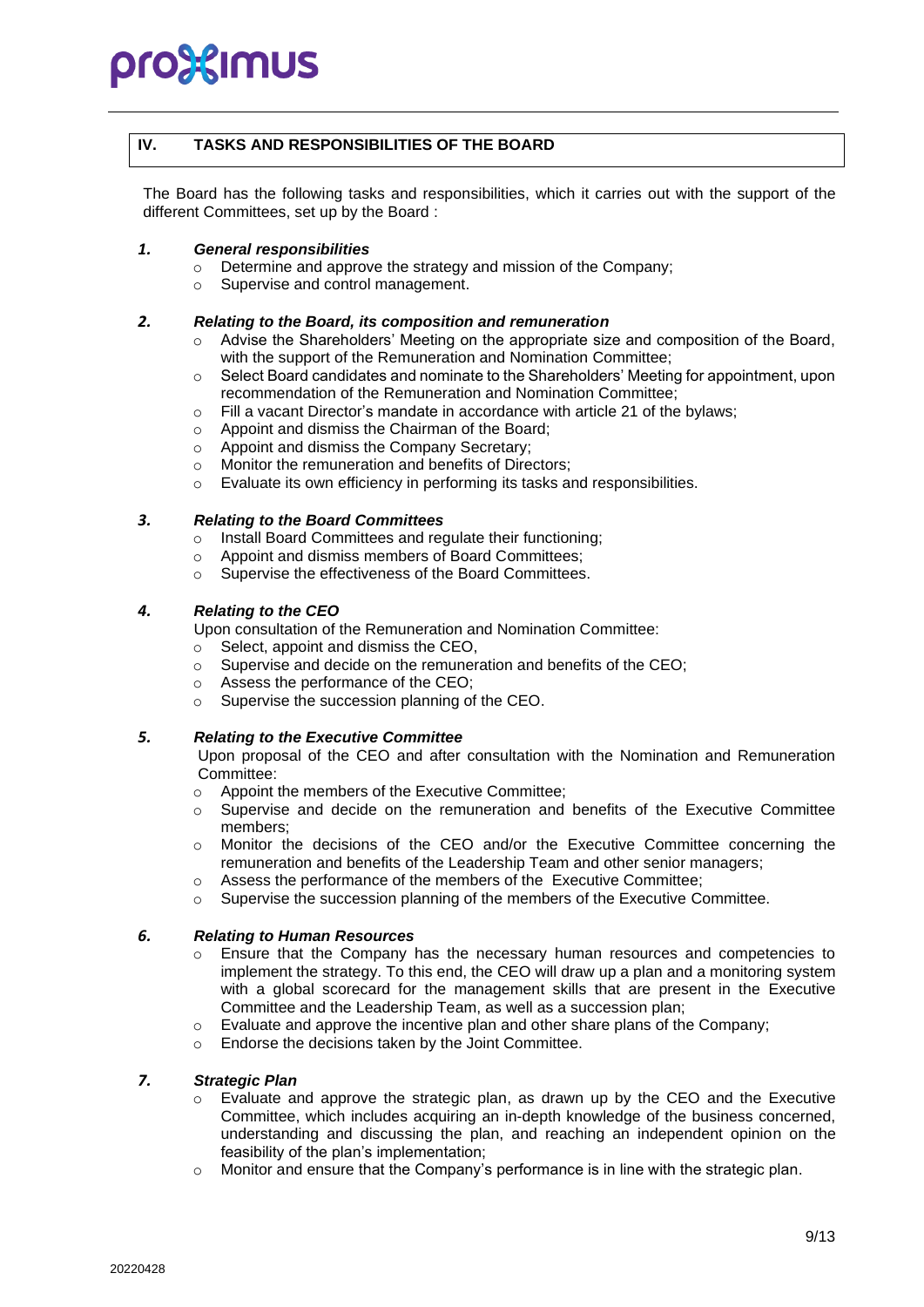#### *8. Financial Results*

- o Evaluate, approve and follow up the Company's financial objectives, plans and actions, including major capital allocations and expenditures;
- o Monitor and adopt the audited financial accounts, and monitor and approve the disclosure of the Company's intermediary financial results.

#### *9. Internal control and Risk Management*

- o Approve a clear framework for internal control and Risk Management systems, as drawn up by management, and monitor the implementation of this framework, taking into account the monitoring by and recommendations of the Audit and Compliance Committee;
- o Supervise the performance of the work of the external auditors and internal audit, taking into account the monitoring by and recommendations of the Audit and Compliance Committee;
- o Describe the main characteristics of the internal control and risk management systems in the Company's annual report.

#### *10. Important transactions*

Evaluate, approve and follow up important transactions of the Company; all projects involving acquisitions of or mergers with non-Proximus group companies must include an integration plan.

#### *11. Ethical Conduct and Compliance*

Ensure that procedures are in place to safeguard the Company's integrity and its compliance with the laws and regulations, on the one hand, and with audit, accounting and ethical principles, on the other hand, in its relations with all the parties concerned.

#### *12. Cyber Security*

Oversight of the cyber security strategy.

#### *13. Dialogue with the shareholders*

Via its Chairman, take note of the positions of the Company's shareholders, pursuing a constructive relation with the shareholders, based on mutual respect and acknowledgement of the shareholders' objectives and concerns.

#### *14. Management agreement*

Approval of the management agreement with the Belgian State and any amendments thereto.

#### *15. Legally or otherwise imposed duties*

Other tasks and responsibilities, as laid down in the Law of 21 March 1991, the bylaws of the Company, the Belgian Companies and Associations Code and the Belgian Corporate Governance Code 2020.

### **V. THE FUNCTIONING OF THE BOARD**

#### *1. Timetable and agenda of Board meetings*

The Chairman establishes a timetable for the Board meetings of the following year in consultation with the CEO.

The Board meets every year in at least five regularly scheduled meetings. The Board also evaluates the strategic long-term plan in at least one meeting per year.

The Chairman or the CEO may convene additional meetings when required in the interests of the Company, or when requested by at least two Directors.

The Chairman shall determine the agenda of every Board meeting in consultation with the CEO. Additional items may be added to the agenda if requested by at least two Directors. In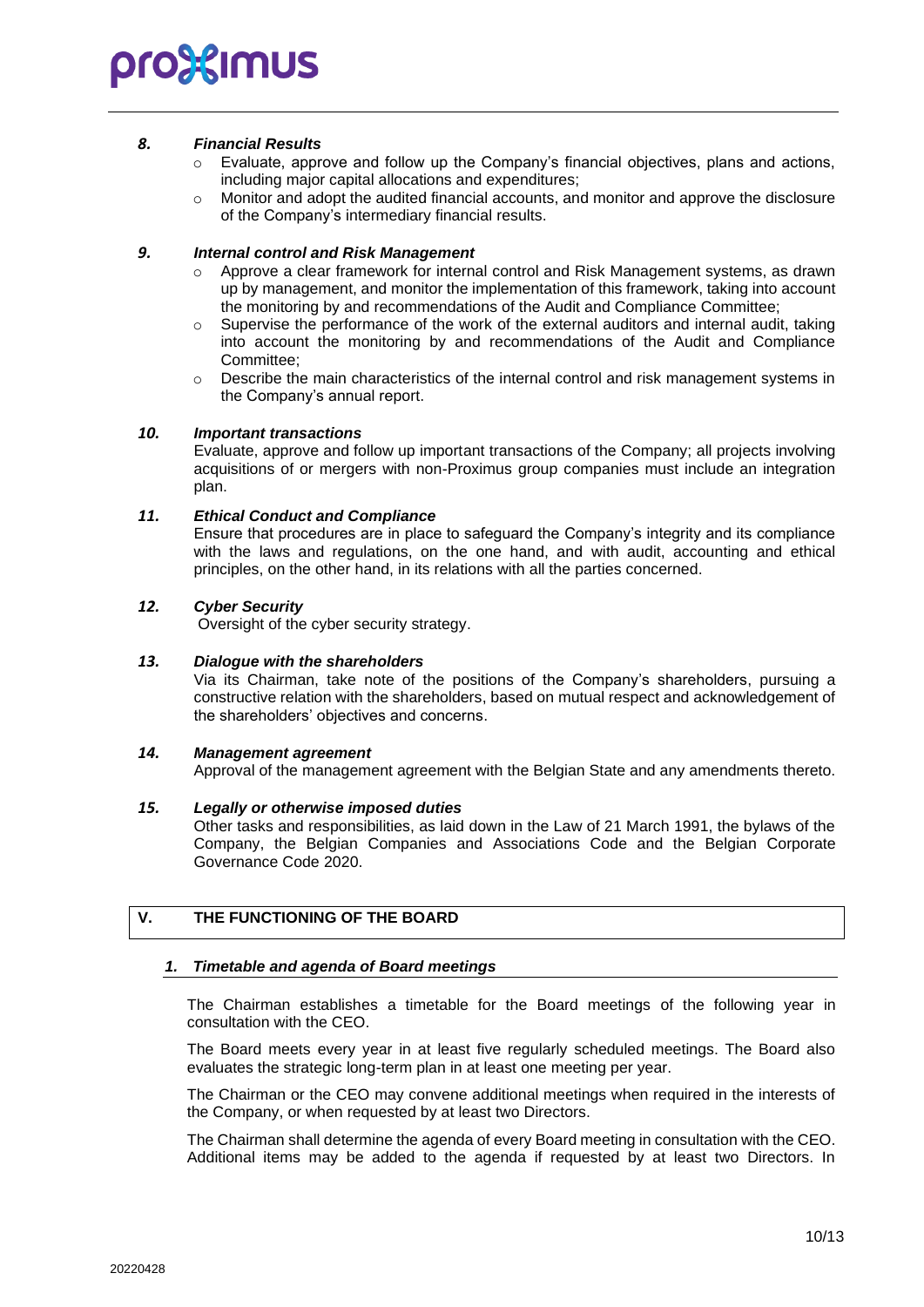consultation with the CEO, the Chairman may also add any items to the agenda that he sees fit.

Board members are expected to attend all meetings. On the condition that the Chairman grants his/her approval, a Director who cannot be physically present may participate in the deliberations and voting by telephone or videoconference. Any Director who is unable to attend the meeting may be validly represented by another Director by special proxy.

The Board may invite to its meetings anyone whose presence it considers useful.

#### *2. Notice period of Board meetings and prior distribution of documents*

As a rule, the Directors must be notified of the meeting at least 1 week in advance. However, this period can be shortened if (i) the Chairman and the CEO both decide that this short notice period is necessary due to unforeseen circumstances and in the Company's interest, or if (ii) all the Directors agree to this shorter notice period.

The Board may also meet at any time without notice if all the Directors agree with the meeting's agenda.

The notice shall include the time and place of the meeting, as well as the agenda.

The information and the data that the Directors need in order to fully understand the items on the agenda, as well as the final version of the draft minutes of the previous meeting, is made available for review to each Director at the end of the week prior to the meeting. Together with the documents provided to the Directors, a board paper is also submitted for review containing advice from the Group Corporate Affairs departments concerned and, if relevant, the Finance department. If, however, the supporting documentation is of a very sensitive or confidential nature, the Chairman must ensure that no copies are distributed, but that the Directors can see such documents prior to the meeting. The Directors are expected to have examined the documents before the meeting. If the matter is too sensitive to be written down, it will be discussed in the meeting.

#### **3.** *Quorum*

In accordance with article 23, section 1 of the bylaws, except in the event of force majeure, the Board may only deliberate and validly adopt resolutions if at least half of its Directors are present or represented. If this quorum is not reached, a new meeting must be convened. If at least onethird of the Directors are present or represented, the second meeting may deliberate and validly decide on the items on the agenda of the previous meeting.

All resolutions of the Board are adopted by simple majority of votes cast by the Directors who are present or represented at the meeting. Otherwise, in accordance with article 23, section 2 of the bylaws, the following resolutions require a two-third majority of the votes cast by the Directors present or represented:

- 1. resolutions referred to in article 35, section 3, subsection 1, 2°, of the Law of 21 March 1991;
- 2. resolutions on the use of authorized capital when this would involve the restriction or withdrawal of shareholder pre-emptive rights, as defined in article 5, section 1, 1° - 2°, of the bylaws;
- 3. resolutions to acquire or transfer the Company's own shares, pursuant to article 13 of the bylaws;
- 4. resolutions to approve or amend the management agreement.

In the event of a tied vote, the Chairman or, in his absence, the Director replacing him, has the casting vote.

Important decisions of the Board – including, but not limited to, decisions relating to the business plan, the annual budget, financial reports, strategic transactions and changes to important principles relating to the functioning of the Board, as laid down in this Charter, as well as the composition and core tasks of each Board committee – must have the support of a broad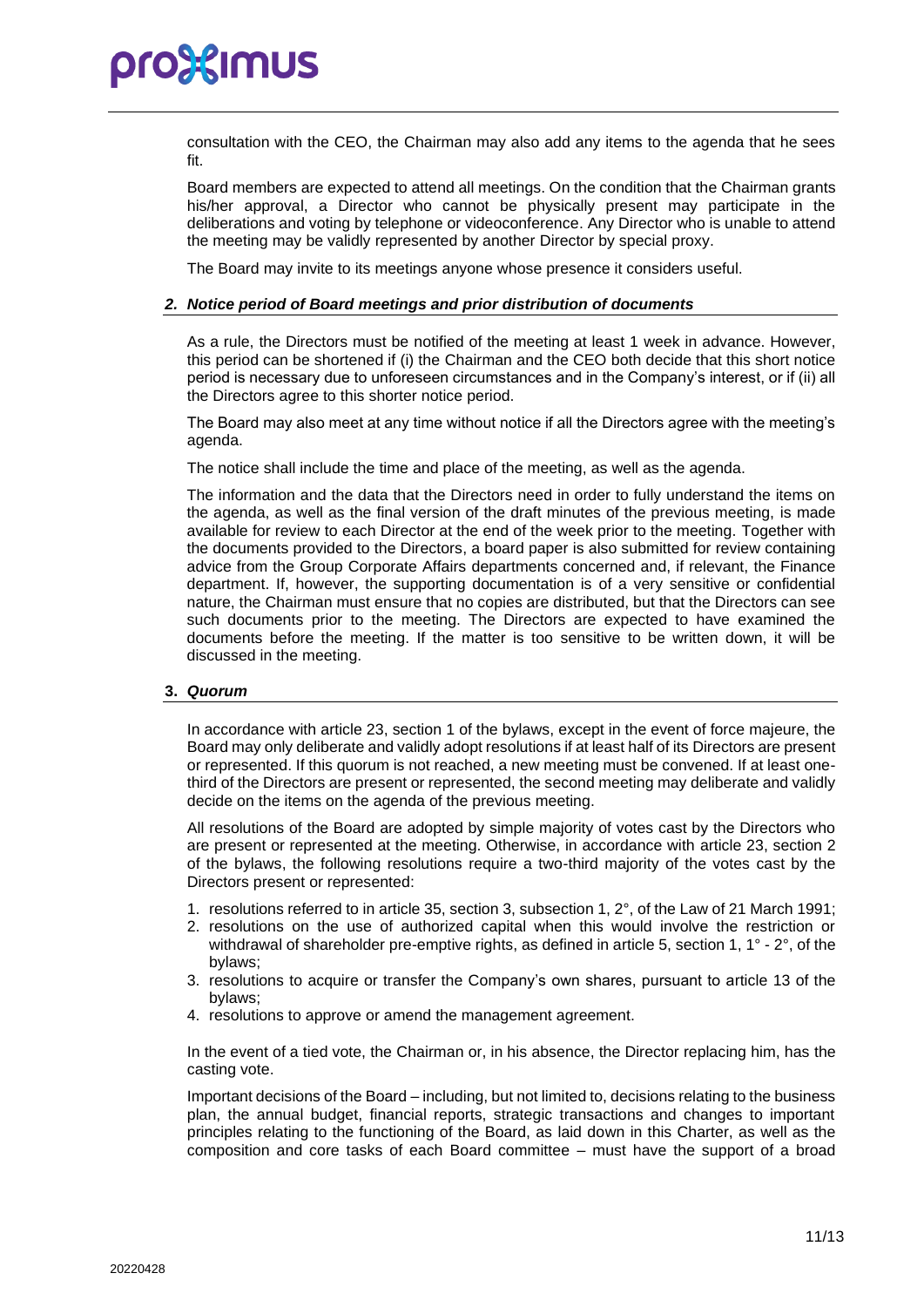support<sup>1</sup> within the Board, and must be prepared by permanent or *ad-hoc* Board committees, composed of a significant number of non-executive, independent Directors in the meaning of article 7:87 of the Belgian Companies and Associations Code.

#### *4. Written resolutions of the Board*

In accordance with article 23, section 3 of the bylaws, under exceptional circumstances where there is a need for urgent action to protect the interests of the Company, resolutions of the Board may be adopted if the Directors give their unanimous written consent thereto. The written resolutions procedure of the Board is not permitted for the following resolutions: the closing of the annual accounts, the use of authorized capital, the approval of the management agreement and any amendments thereto, and the drawing up of the business plan.

#### *5. Ratification of decisions taken*

In accordance with article 27 of the bylaws, the Company is validly represented by two Directors acting jointly.

Within this framework and only in exceptional cases requiring an immediate commitment from the Company to serve its best interests, the Chairman and the CEO may commit the Company towards third parties in matters which would normally be preceded by a formal Board decision. In case of absence or unavailability of the Chairman and/or the CEO, a Director may be requested to sign on behalf of the Company. Such commitments are submitted for ratification to the Board at the next regularly held Board meeting during which the CEO explains the exceptional circumstances to the other Board members.

#### *6. Minutes of the meeting*

The English version of the draft minutes of each meeting are provided to the Board members for comment and approval as soon as possible.

The minutes are drafted in English and contain a Dutch and French translation of the decisions taken by the Board. They are submitted for final approval and signature at the next meeting.

#### **VI. BOARD COMMITTEES**

In accordance with article 25, section 2 of the bylaws, the Board has set up an Audit and Compliance Committee and a Nomination and Remuneration Committee. The Board also has set up a Transformation and Innovation Committee.

The Board may set up, from among its own members, such advisory committees as it deems fit.

The principles relating to the composition, tasks and functioning of these committees are set out in their respective charters. The charters are approved by the Board by simple majority vote, on the recommendation of the relevant committee. Each committee must evaluate its charter regularly and make recommendations to the Board about any changes that may be necessary.

#### **VII. EXTERNAL ADVICE**

The Board, its Chairman and its committees may call on external advisers, experts, consultants and other Board members, if required for the performance of their tasks. The Board delegates, particularly to the committees, the power to approve, in a binding way for the Company, all conditions, and to agree to all compensations in this framework, within the limits of the annual budget allocated by the Board for

<sup>&</sup>lt;sup>1</sup> A broad support is a qualitative concept that refers to effective decision-making on the basis of a constructive dialogue between the Board members.